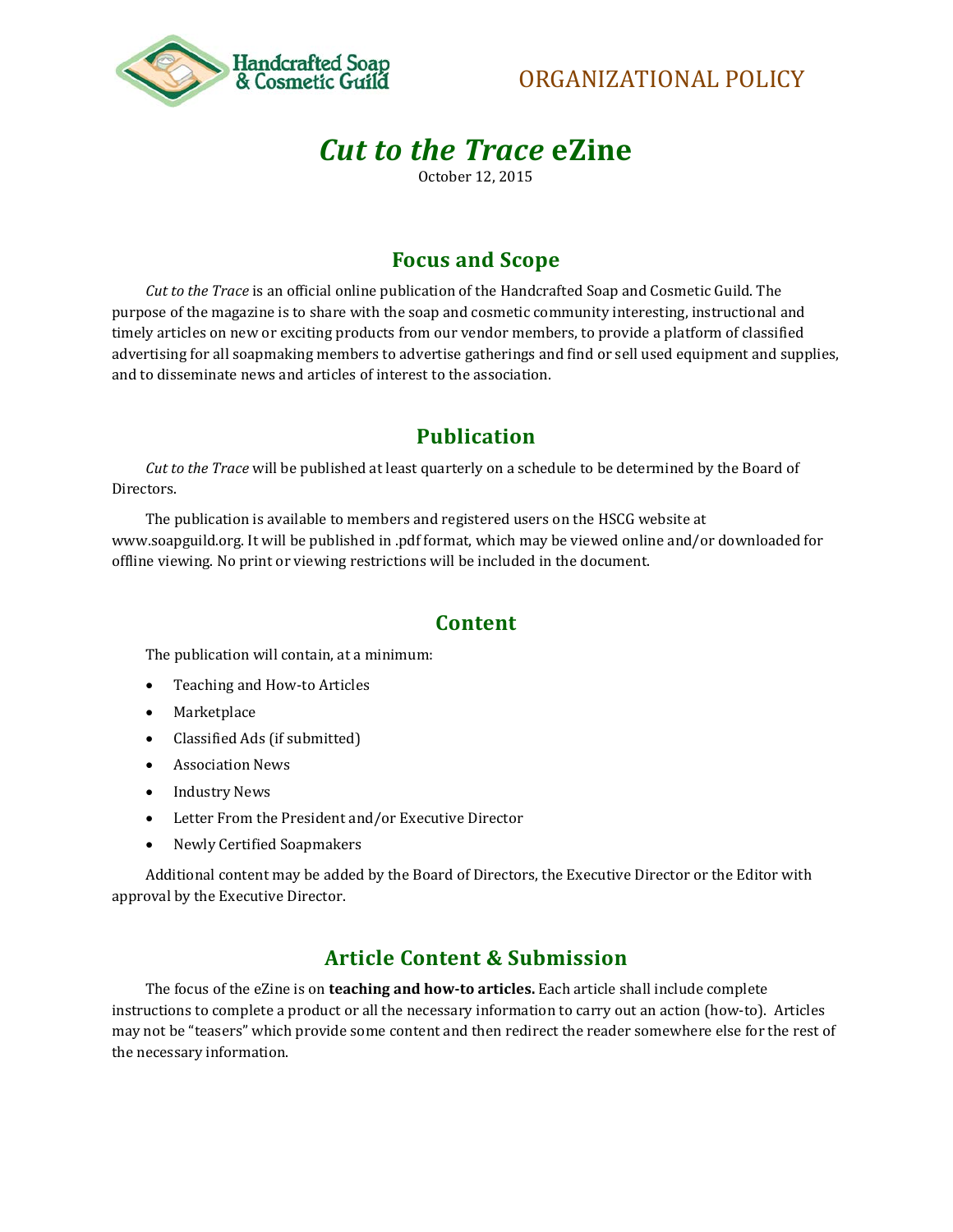As a benefit to our Tier 1 and Tier 2 Vendor Members, they may submit branded how-to and/or teaching articles for inclusion in the eZine. Tier 1 Vendor Members may submit an article covering up to two pages in the eZine. Tier 2 Vendor Members may submit an article covering up to one page in the eZine.

Articles may also be submitted by members or non-members. Such articles may not include branding or links to any specific items for sale.

Articles submitted by Vendor Members may include specific products and/or services and may include links back to the Vendor Member's website to purchase materials and supplies referenced in the material. Articles submitted by non Vendor Members shall not include specific products and/or services nor links to any products.

All articles submitted for inclusion will be reviewed by the editor and accepted based on content and availability of space. The Managing Editor, a paid staff member responsible to the Executive Director, has final approval over any submitted material and the schedule of publication of articles received.

It is the responsibility of the Tier 1 or 2 Vendor Member and other members to submit their material by the submission deadline, adhering to the required specifications. Specifications and deadlines will be set by the Editor and published on the HSCG website.

### **Copyright and License**

How-to and teaching articles must be original content, not previously published. The author or copyright holder must give the HSCG the right to publish and/or republish the material. At the HSCG's discretion, the material may also be published in the association's online How-to Library. The editor will supply the submitter with appropriate release forms, which must be signed before an article can be published. Details of the signing procedure are published on the HSCG website.

#### **Marketplace**

The Marketplace consists of ads from current HSCG Vendor Members (all tiers). It is the responsibility of the Vendor Member to submit their own ad by the submission deadline, adhering to the required specifications. Specifications and deadlines will be set by the editor and published on the HSCG website.

In the Marketplace, all ads will be the same size, regardless of the Vendor Tier. Ads will be displayed based on geographical location.

#### **Classified Ads**

Current Members of the HSCG may submit a maximum of two classified ads for inclusion in any single issue.

Specifications and submission deadlines for classified ads can be found on the HSCG website.

Initial Classified Categories will include:

- Items for Sale
- Local Meet-ups
- In Search Of